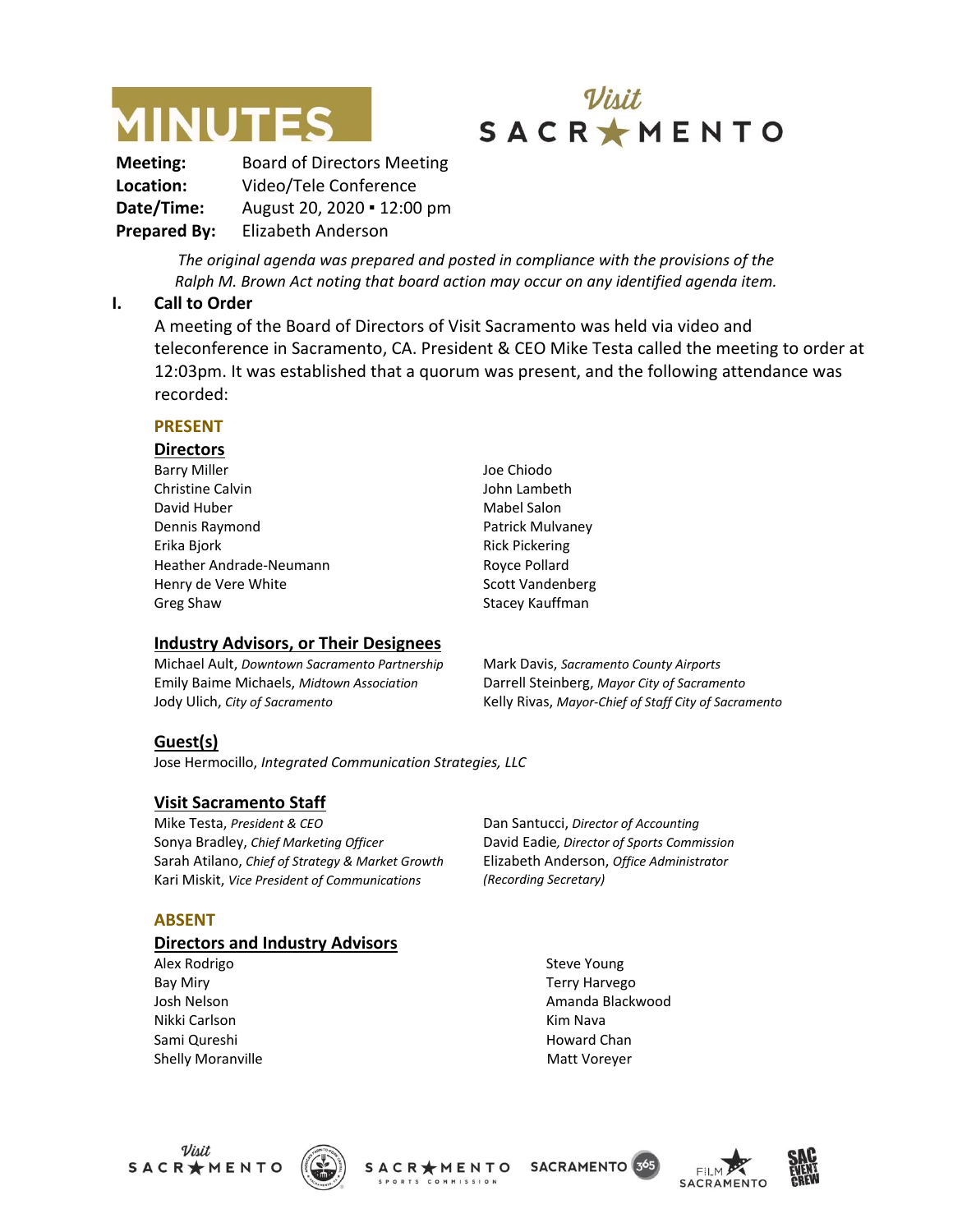#### **II. Mayor Darrell Steinberg**

Mike Testa introduce Mayor Darrell Steinberg to the board and thanked him for coming to the meeting. Mayor Steinberg spoke on how the hospitality industry is crucial and an important part of the community. He shared that the city was fortunate enough to qualify for the CARES funding and he wanted to invest the money into the community and not the city government. He continued by sharing the overarching plan of the how the funding would be distributed throughout the city.

Mayor Steinberg shared that on September 1, 2020 that the city council was going to move forward with a \$5.4 million grant to Visit Sacramento to recoup some of the losses during the pandemic. He did note that it would have to pass city council, but he did not expect any opposition.

Testa thanked the Mayor and shared how many employees were laid off or furloughed and that this would allow for Visit Sacramento to bring back the furloughed staff. Testa also thanked Jody Ulich for supporting Visit Sacramento and championing for the organization.

Testa asked the Mayor if this was the most money dedicated to tourism and creative economy in the United States. Mayor Steinberg shared that by percentage it was, and it was quite possibly also the most by dollar amount. He shared that he has gotten some opposition for it but he believes that tourism and creative economy is not a luxury and it a major piece in growing the modern economy.

### **III. Public Comments – Matters Not on the Agenda**

Board chair Shelly Moranville called for public comment on items not listed on the agenda; there were no matters presented.

### **IV. Approval of Board Meeting Minutes: May 14, 2020**

There being no changes to the May 14, 2020 minutes, *Scott VandenBerg motioned to approve the minutes as presented; Heather Andrade-Neuman seconded. [Vote: Unanimous, Erika Bjork and Stacey Kauffman Abstained] 1*

### **V. Chair's Report**

a. Coronavirus Impacts

Testa shared that Shelly Moranville was unable to attend due to the increased in evacuee occupancy that many of the hoteliers were handling making them unable to attend. Testa shared that hotel occupancy was 80% last year and now at 8% this year in some of the largest hotels in the city.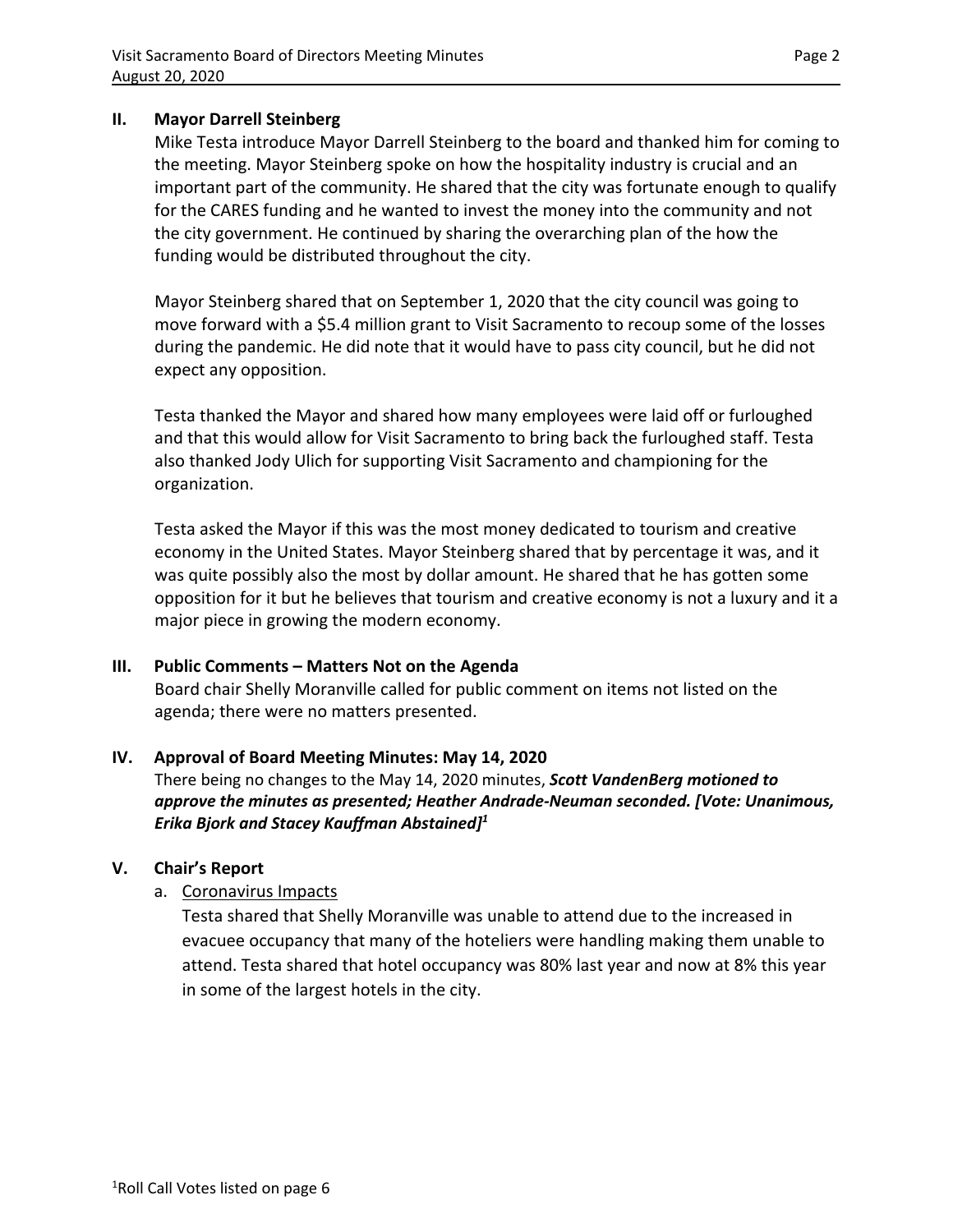## b. New Board Member Approval

Kipp Blewett – Partner and Co-Founder of Rubicon Partners, INC Testa shared that Kipp would also be added to the Executive Committee as the Second Vice Chair. He continued that Kipp was previously on the board and was the developer who built The Citizen Hotel.

*Scott VandenBerg motioned to approve the new board and executive committee member as presented; Heather Andrade-Neuman seconded. [Vote: Unanimous]<sup>1</sup>*

## **VI. President's Report**

a. Budget Approval

Testa presented the budget to the board and informed them that the STMD Committee has already approved the budget and that the Executive committee has also reviewed the budget. The budget was put together in May and the forecast has already changed. Estimating revenues is next to impossible in the current economic climate. The original estimate of loss was \$7 million and it is now closer to \$9 million.

Key Points on the budget are as follows:

- Large change in City Revenue and Private Revenue
- Reduced staff from 42 employees to 26 employees, 10 full time currently with the remainder furloughed
	- o All 10 that are full time have taken a 20% pay cut
- Eliminated the Tourism and Partner Marketing Department, both are valuable but cannot be brought back at this time
- National Public Relations contract has been eliminated, but will be reevaluate if funds allow
- Convention Center sales and marketing are priority
- Annual Board Retreat is cancelled, may be pushed to later this year or early 2021
	- $\circ$  Important to note that the Finance and Executive Committee are meeting monthly
- Tradeshow/Travel marketing majority has been cut as the events are no longer occurring
	- o Staff is attending virtual tradeshows when possible, but these are at a much lower cost than traveling
	- o Staff will attend in person events as they are available and with their comfort level
- Brand Development has been reduced and is still important, but not as large of a priority
- Visitor Center 50% cut as they are currently closed.
- Juneteenth is incredibly valuable, and the budget line has been increased to represent this
- Sports Commission removed events that will not be happening, Youth Development was already contracted and started, it is a very important project
- Advertising has increased in three categories on Page six These are all for directly marketing the convention center as future years are very important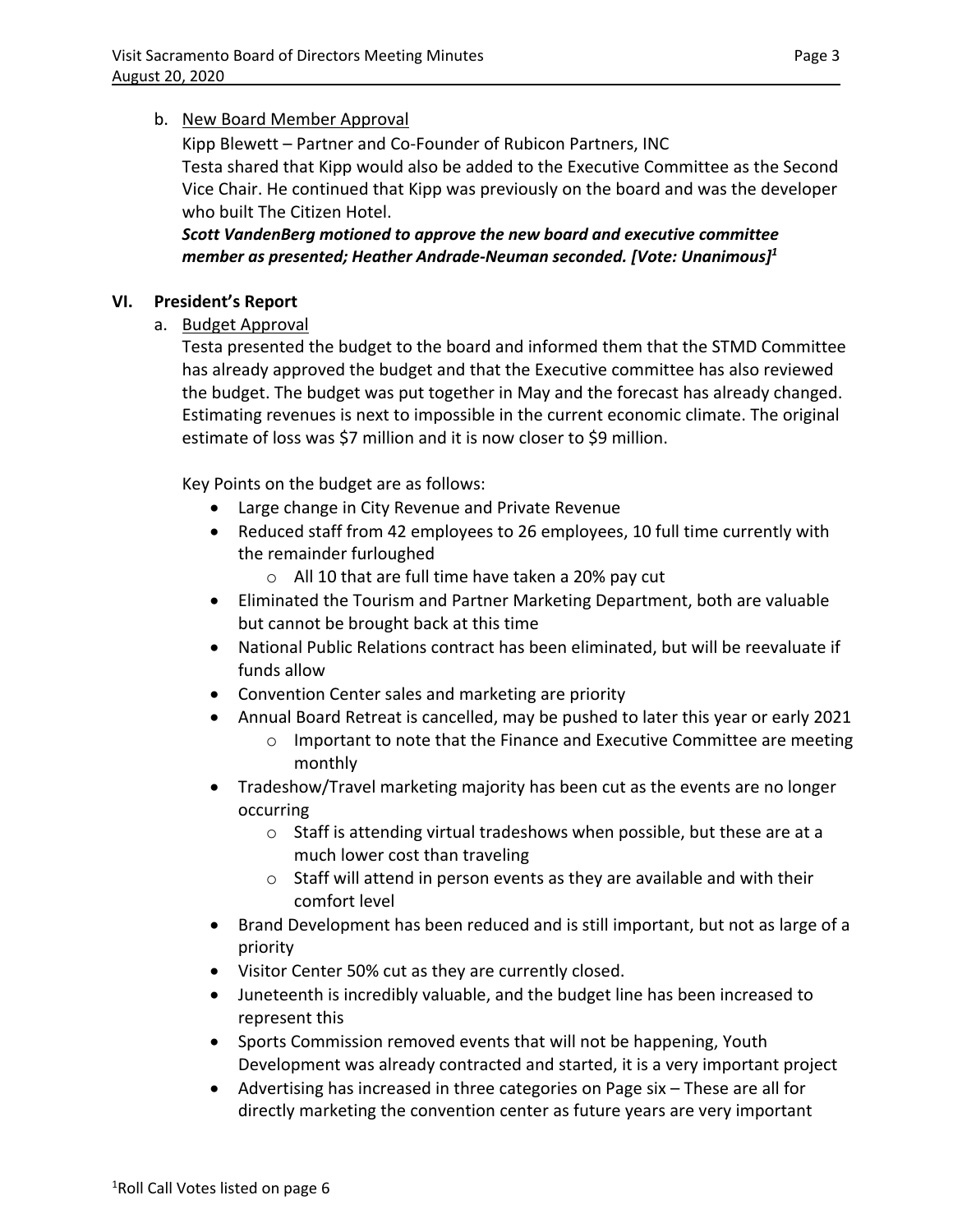- o Some of this money has come from STMD that the hotels generously gave money to Visit Sacramento and it is going towards marketing the convention center
- Tourism Department has been removed as there is not a lot of global travel, there is still money left where needed to keep a presence in the overseas market
	- $\circ$  Leisure Travel does not fit in the current state of the world and has been removed
- Partner Marketing budget is significantly reduced as community is a huge priority and we are trying to help them in different ways
- Farm-to-Fork budget is removed as the events are not happening in 2020, hoping to have those return next year

o Anyone scheduled for this year's events have moved to next year Questions:

Erika Bjork asked if there is anything from the board perspective that we can keep in mind or support? Testa shared that supporting the hotels by having a staycation would be a great option as there has not been a federal bail out for them like the airlines received.

## *Scott VandenBerg motioned to approve the budget as presented; Heather Andrade-Neuman seconded. [Vote: Unanimous]<sup>1</sup>*

b. Bank Signature Card Update

Daniel Santucci stated that F & M bank needs to remove John Reyes as a signer. Mike Testa and Sonya Bradley will be the two signers on the account. *Scott VandenBerg motioned to approve the F & M Bank Signature Card Updates as* 

*presented; Heather Andrade-Neuman seconded. [Vote: Unanimous]<sup>1</sup>*

c. Recovery Planning No discussion.

# d. SCC Expansion Update

Sarah Atilano shared photos of the construction progress at the SAFE Credit Union Convention Center as well as the new [animated tour video.](https://youtu.be/qch4c-Qblmc) Atilano noted that there is still a lot of sales activity happening with the sales teams that has remained on during the furlough. Atilano also shared that only four citywide pieces of business have cancelled for 2021 and the team was working on proposals for other pieces of business to go into these new open dates as well as need dates.

Atilano concluded that the team had gotten together for an informal happy hour and discussed traveling to tradeshows and 4 out of the 5 members of the team were willing to travel.

# e. 2020 Events

Testa shared that all of Visit Sacramento's annual events have been cancelled for the year.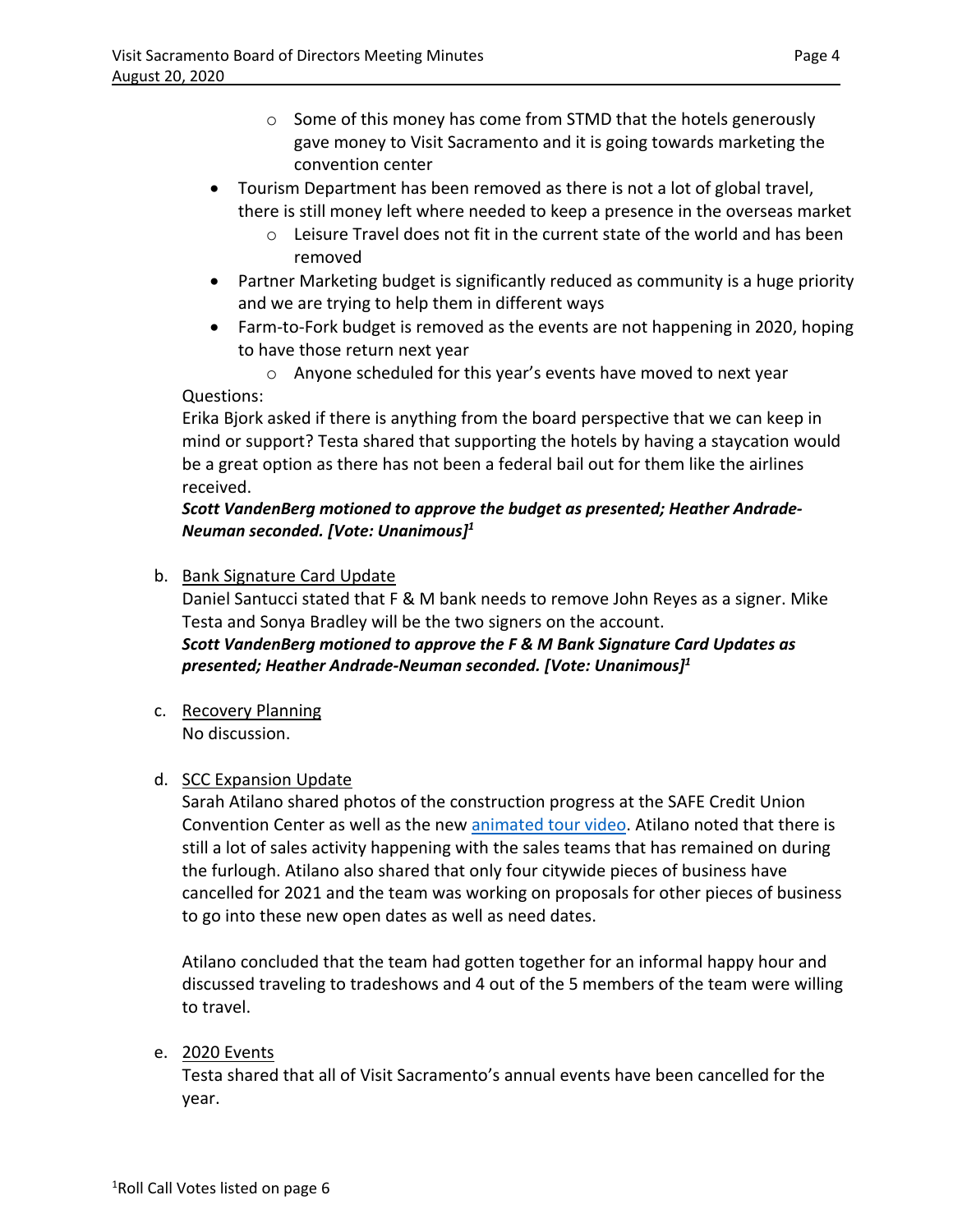## f. CARES Funding Request

Testa shared that with the Mayors speech it was very exciting and settling. Testa continued by thanking the board members who have helped in the process including those who have written letters to the Mayor and City council, or op eds in the Sacramento Bee. Testa concluded that restaurants are what make us the Farm-to-Fork capital and any assistance you can give is extremely important.

# g. Tower Bridge Dinner To Go

Kari Miskit shared that this program would include restaurants that have participated in the Tower Bridge Dinner before as well as those who have not or may not be aware of what Visit Sacramento does. The restaurants would be invited to create a four-course menu with locally sourced ingredients and beverages. The proceeds for this program will not be coming to Visit Sacramento, the restaurants will all keep their profits. The event will be promoted on farmtofork.com, Entercom Communications radio stations and social media, etc.

The event will happen the week the Tower Bridge Dinner was supposed to be held. This will also give patrons the chance to possibly try multiple restaurants in one week. The restaurants who participate will also receive some promotional materials such as stickers for to go bags.

Testa shared that this program will allow those who have not been able to attend the dinner before will be able to get a taste of it now. Adding that this would be continued post-pandemic during the week of the Tower Bridge Dinner.

### h. Staycation Campaign

Sonya Bradley shared that Visit Sacramento has a very engaging platform across social media and that the organization wanted to lend support to its partners, especially the hotels. Position Interactive offered a reduced price to help create the campaign. The campaign is called "Travel in Place" and it is meant to encourage people to stay in hotels local. It is not being promoted outside of the local markets and it has a focus on being a responsible traveler. The campaign will also share the hotels health and safety protocols. Currently, this is only on social media and it will evolve as things change.

i. Breaking Bread

Testa shared that the episodes have been filmed and thanked UC Davis for their sponsorship. He informed the board that it is in post-production and expect to have something at the end of October. It will be six, 25 min episodes and FOX40 has already agreed to air it in five markets.

### **VII. Staff Board Reports**

The May, June and July department report was e-mailed to the board for their review prior to the meeting.

### **VIII. Calendar of Events**

Upcoming events are listed on the Agenda for Board review.